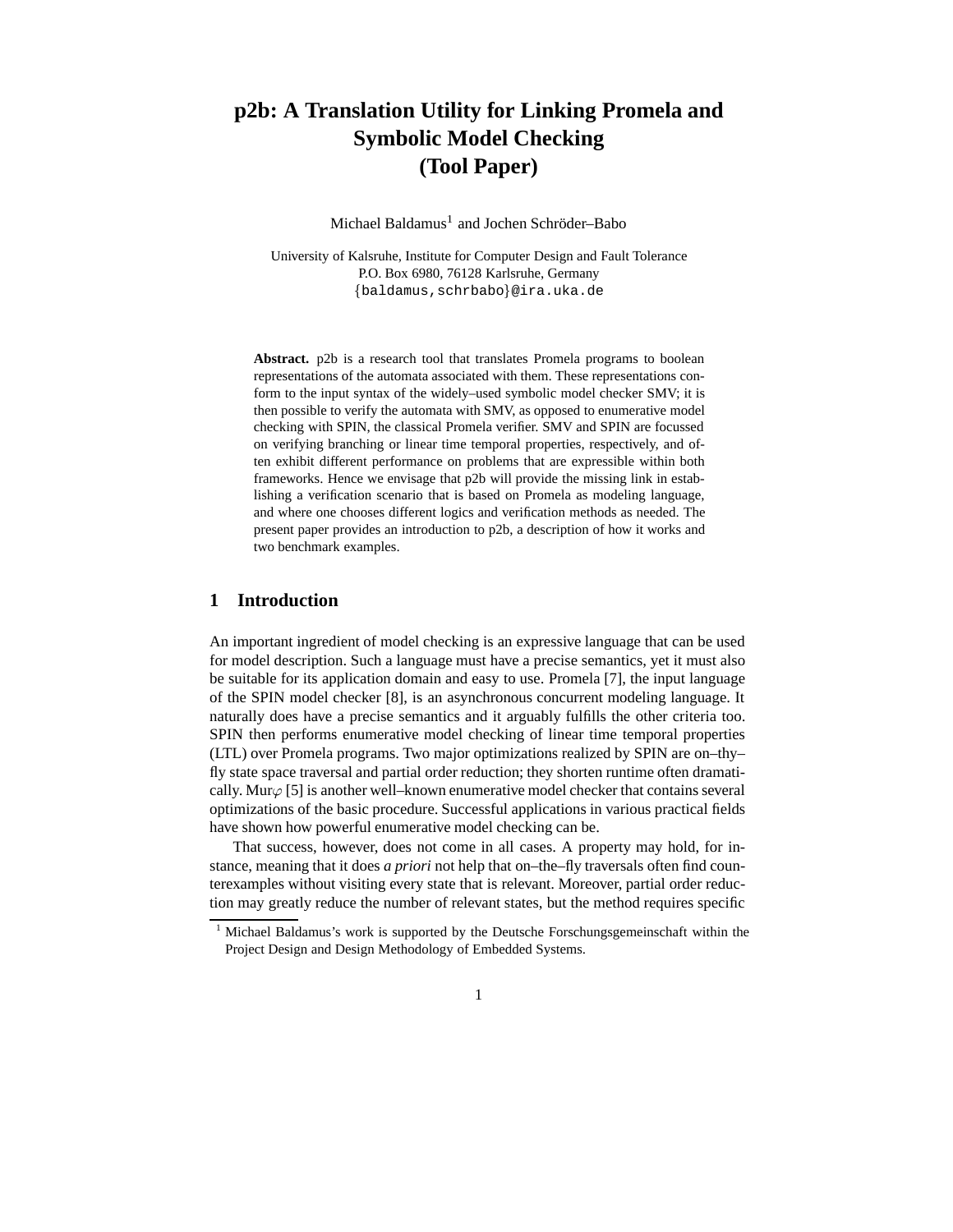preconditions with regard to the way processes communicate with each other: the efficiency gain suffers the more communication relationships violate those conditions.

Another method besides the enumerative one is symbolic model checking [4,10]. Its basic idea consists of working with reduced ordered binary decision diagrams (BDDs, [3]) to represent finite automata and sets of states. The "secret" is partly that many systems with large state spaces can be represented with comparatively small BDDs; besides that, most algorithms on BDDs have moderate complexity. Hence it has been possible to verify practical examples whose state sets are astronomically large. The main applications of symbolic model checking have to date been in verifying synchronous digital hardware. There are, however, encouraging results on verifying also asynchronous and interleaved processes [6,1,9,2], as they are typical for software–like systems. This situation was the reason for us to develop p2b. The objective was to perform symbolic model checking on such systems and, at the same time, to profit from Promela's versatility as a modeling language.

Efficient symbolic model checkers are readily available. The easiest way to achieve the objective of p2b is therefore to translate Promela programs to boolean representations of the automata associated with them, as symbolic model checkers usually understand this kind of input. More specifically, p2b generates code that adheres to the input syntax of the well–known and widely–used symbolic model checker SMV [10].

With SPIN, p2b and SMV, we have carried out various experiments. They indicate that enumerative and symbolic model checking may indeed exhibit rather different efficiency when applied to the automaton of one and the same Promela program. Sometimes SPIN is significantly faster, sometimes SMV. (cf. Section 3). Another possible benefit from p2b consists of the fact that symbolic model checking is first and foremost concerned with branching time temporal properties, as opposed to the LTL world to which SPIN belongs. Hence we envisage that p2b will provide the missing link in establishing a verification scenario that is based on Promela as modeling language, and where one chooses different logics and verification methods as needed.

We have to mention that SMV starts the actual model checking procedure strictly after it has built the BDD that represents the automaton of the model under consideration. For this reason, it may be somewhat difficult to represent a dynamically evolving system of concurrent processes. Such systems, on the other hand, can easily be modeled with Promela with the help of the keyword run, which spawns a new process instance. p2b does not support this feature at the moment. In consequence, p2b accepts Promela models whose process instances — *proctype* instances in Promela terminology — can easily be determined before verification or simulation takes place. To our experience, many practical systems fall into this category, notably within the realms of embedded systems and communication protocols.

The remainder of the present paper is structured as follows: Section 2 describes the basics of how p2b works; Section 3 presents two benchmark examples, the dining philosophers problem and a mutual exclusion protocol over asynchronous channels; Section 4 briefly concludes the paper.

The p2b homepage is located at

http://goethe.ira.uka.de/~baldamus/p2b. It is possible to download the package from a subpage there.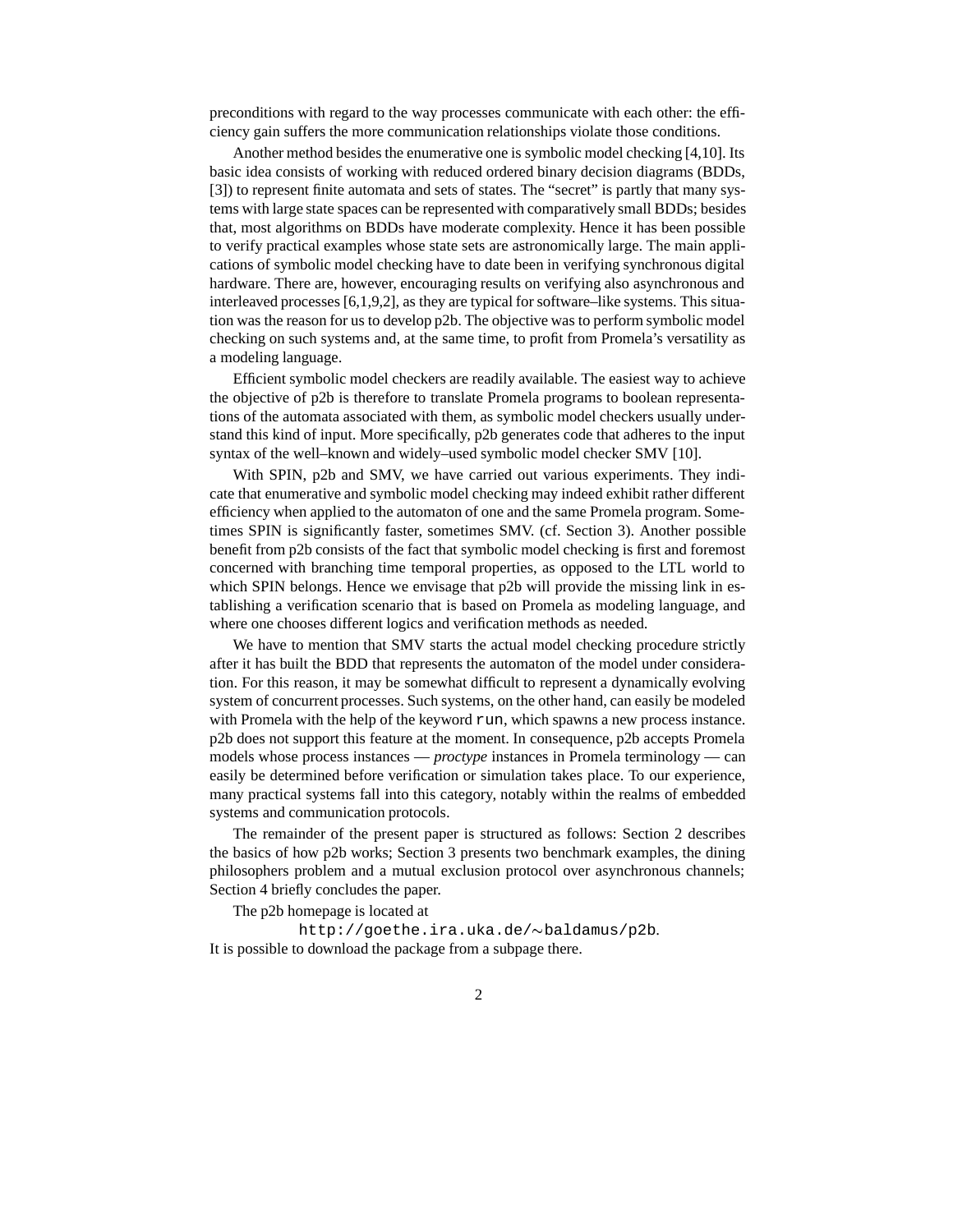# **2 How p2b Works**

p2b is a command line utility. It works in batch mode in the sense that a run consists of parsing a Promela program and generating ASCII output that conforms to the input syntax of the SMV model checker. The basic idea is to identify every proctype instance of the program. The automaton of each individual instance is described in isolation; by putting together these descriptions, the automaton of the program as a whole is described.

#### **2.1 SMV Code Generated by p2b**

Then the raw structure of the output will in general be as follows:

```
MODULE main
VAR
  \ll declarations of current state variables \ggINIT
  \ll initialization of current state variables \ggDEFINE
  \ll boolean equations \ggTRANS
  \ll top expression \ggSPEC
  \ll temporal formula \gg
```
Only the SPEC part may be missing (see Section 2.1.4). In the sequel of this subsection, we briefly discuss each individual part.

**2.1.1 Variables and Variable Initialization** If *P* is the program, then the output represents the automaton of *P* employing *current state variables* and *next state variables*to encode automaton states. First of all there are boolean variables that mostly correspond to control flow locations of the proctype instances of *P* but may also have auxiliary roles. Besides that, there may be *data variables*, which correspond to data variables and channel entries in *P*. The ordinary, explicitly declared SMV variables of both kinds are the current state variables. For every such variable, say  $x$ , there is a unique next state variable, which appears in the SMV code as  $\text{next}(x)$ . p2b does not have to allocate any next state variable since SMV does that automatically. The current state variables are declared in the VAR part; their initial values are assigned in the INIT part. This assignment encodes the initial state of the automaton of *P*.

**2.1.2 Boolean Equations** The variable declarations and initializations are followed by a DEFINE part. This part contains a collection of equations of the form *identifier* := *boolean expression*. Every right hand side may contain state variables or identifiers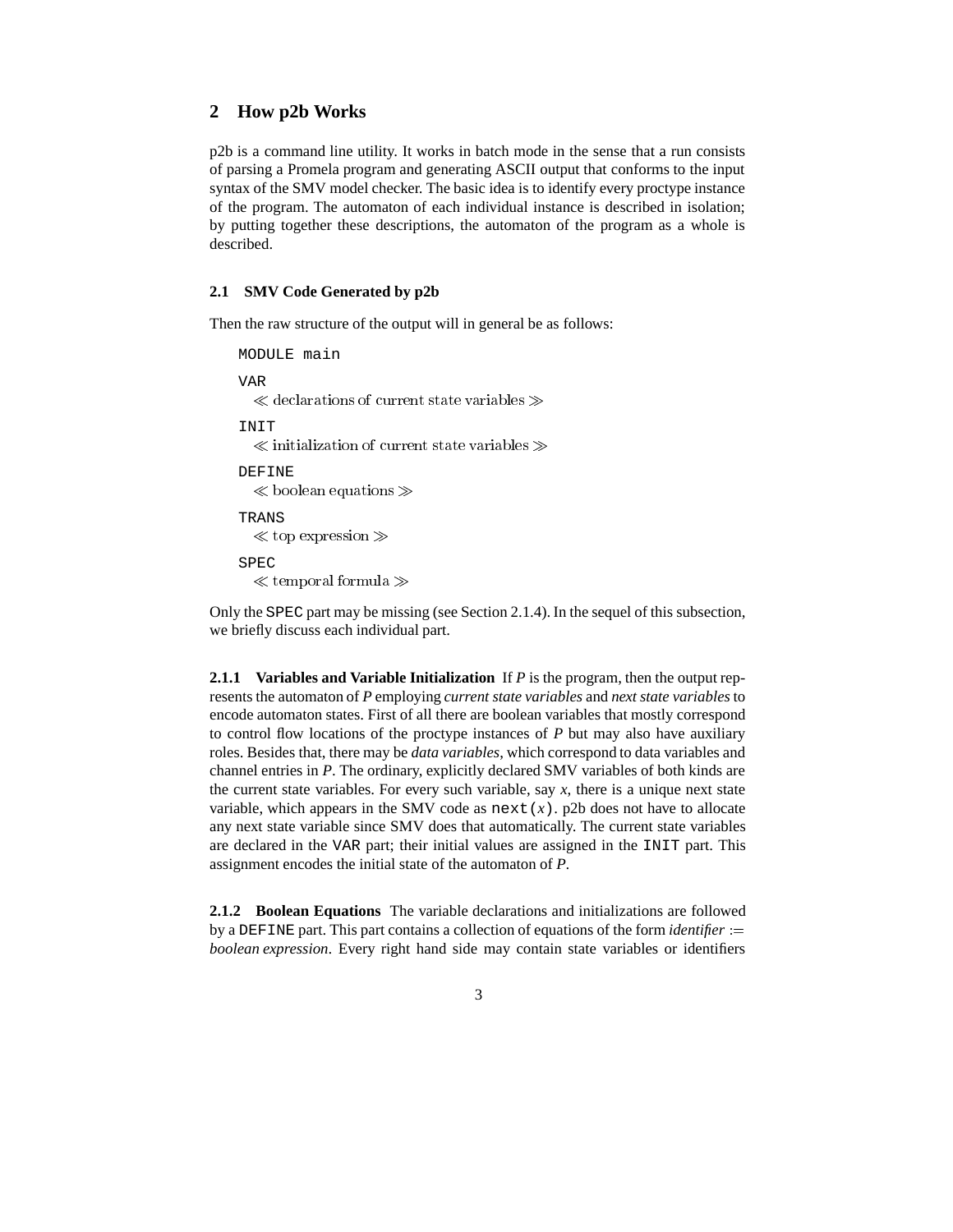defined by other expressions. The collection of equations is essentially a bottom-up description of the automata of the proctype instances of *P*. To give an impression of that, let A be an active proctype in P that has k instances,  $k \geq 1$ , and let  $l_1$ ,  $\ldots$ ,  $l_n$  be the control flow locations in A,  $n \geq 1$ . Then there are equations of the form  $A_i - l_j$  enabled- := *boolean expression* for all  $i \in \{1,...,k\}$  and all  $j \in$  $\{1,\ldots,n\}$ ; they become true iff the corresponding control flow location is enabled. There are also equations of the form  $A \textit{1}-at-l_j := boolean expression$  for all  $i \in$  $\{1,\ldots,k\}$  and all  $j \in \{1,\ldots,n\}$ ; these ones describe the local and global effects of a transition of A that starts at the respective  $l_j$ , referring to  $A \dot{j}$ - $l_j$ -enabled- on the right hand side. Furthermore, there are equations of the form

$$
A\_i- := \bigvee_{j=1}^n A\_i\text{-at}-l_j
$$

for all  $i \in \{1,\ldots,k\}$ , describing the entire automaton of the respective instance of A. Besides that, there are equations of the form <sup>A</sup> <sup>i</sup>-idle- := *boolean expression* for all  $i \in \{1,\ldots,k\}$ ; their role is to describe the idling of the corresponding instance of A if another proctype instance is active.

**2.1.3 Top Expression** Apart from the equation system, there is a top expression, which puts all proctype instance automata together. This expression makes up the content of the TRANS part. To see what it basically looks like, let  $pre_1, \ldots, pre_m$  be the identifier prefixes that correspond to proctype instances of  $P, m \geq 1$ . — An example of such a prefix is  $A_i, i \in \{1,\ldots,k\}$ . — Then the top expression has the form

$$
\left(\bigvee_{i=1}^{m} \left( pre_i - \bigwedge_{j \in \{1, ..., m\} \setminus \{i\}} pre_j - idle - \right) \right) \vee \text{Term},
$$

where Term is an expression that describes the idling of the entire system once every proctype instance has terminated. The idea is that a transition of the automaton of *P*, as long as it has not terminated, involves a transition of the automaton of some proctype instance of *P* and, at the same time, leaves all other instances idle. This scheme works under the assumption that all channels have a capacity of at least one, meaning that there is no synchronization via channels. At the moment, p2b does indeed not support channels of capacity zero. To our experience, this restriction is not too severe in terms of what Promela models of practical systems can still be translated with p2b.

**2.1.4 Optional Temporal Specification** SMV can read temporal formulas that are to be verified, so p2b also allows the user to include such a temporal specification in the Promela code as a specific pragma ignored by SPIN. The pragma must appear at the end of the input file, and it must be of the form

/\*p2b: SPEC  $\ll$  temporal formula  $\gg$  \*/.

The formula contained in it will appear at the end of the output file behind the keyword SPEC. Non–trivial temporal properties will usually be formulated with the help of the variables from the VAR part.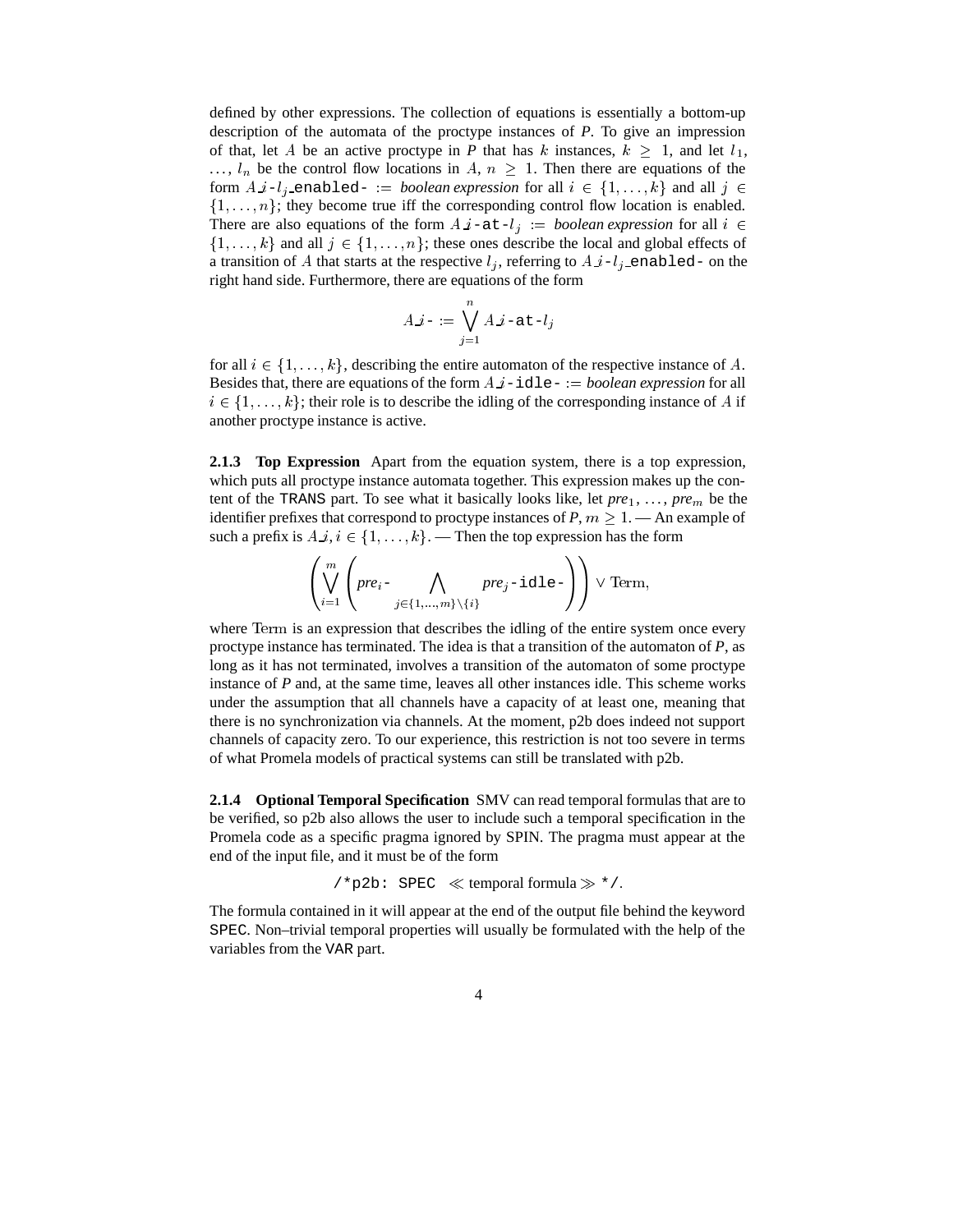**2.1.5 Complexity of the Translation** The complexity of the translation is quadratic in the number of proctype instances; the reason of that is the syntactic structure of the top expression in the TRANS part. The complexity of generating the output up to and including the DEFINE part is linear in the number of proctype instances.

## **2.2 Supported Constructs**

p2b rejects every input rejected by SPIN. The current version of p2b *does not accept* every input accepted by SPIN either, since it does not support all Promela constructs. This situation is mostly due to the limited manpower that could be allocated to the p2b project; it is only to a small extent due to any principal difficulty in translating Promela in the way adopted for p2b, that is, by generating a boolean representation of the program automaton over current and next state variables. The constructs supported by the current version are as follows:

- **Data Types** The supported data types are bit, bool, byte, short and int.
- **Channels and Variables** Channels must have a capacity of at least 1 and must be global. Variables may be either global or local. The –variable is supported.
- **Expressions** p2b supports numeric constants, the usual boolean and arithmetic operators, bracketing, variable access and the empty, nempty, full, nfull and ?[..]–operators for channel polling including the eval constraint in the case of ?[..].
- **Elementary Statements** p2b supports skip, assignments, expressions that appear as statements, standard send and receive operations on channels including eval, goto, the xs, xw and xu declarations, printf and assert. Among these statements, xs, xw and xu declarations and printf do not affect symbolic model checking, so they are treated like skip. assert is also treated like skip, as this statement runs somewhat contrary to the paradigm of breadth–first search used in symbolic model checking. If the functionality of assert is desired, then it should mostly be possible to use a temporal specification instead (see Section 2.1.4).
- **Statement Constructors** p2b supports sequential composition, if..fi, if..: $e$ lse..fi, do..od, do.. $e$ : $e$ lse..od, atomic, unless and  $\{.\}.$
- **Labeling** p2b supports labels wherever SPIN permits labels in Promela code.
- **Proctypes** p2b supports active proctypes with and without numeric instantiators. Non–active proctypes — and init–sections — will be supported once run is supported (cf. Section 1).
- **– never–Claims, trace and notrace** p2b ignores any never–claim as well as trace and notrace. Temporal properties to be verified by SMV should be specified using the pragma described in Section 2.1.4.
- **– #define** p2b supports C–style macros.

### **2.3 Specifying Variable Ranges**

Symbolic model checking is sometimes affected by the fact that the representation of data operations may lead to large BDD sizes. A prime example is multiplication, since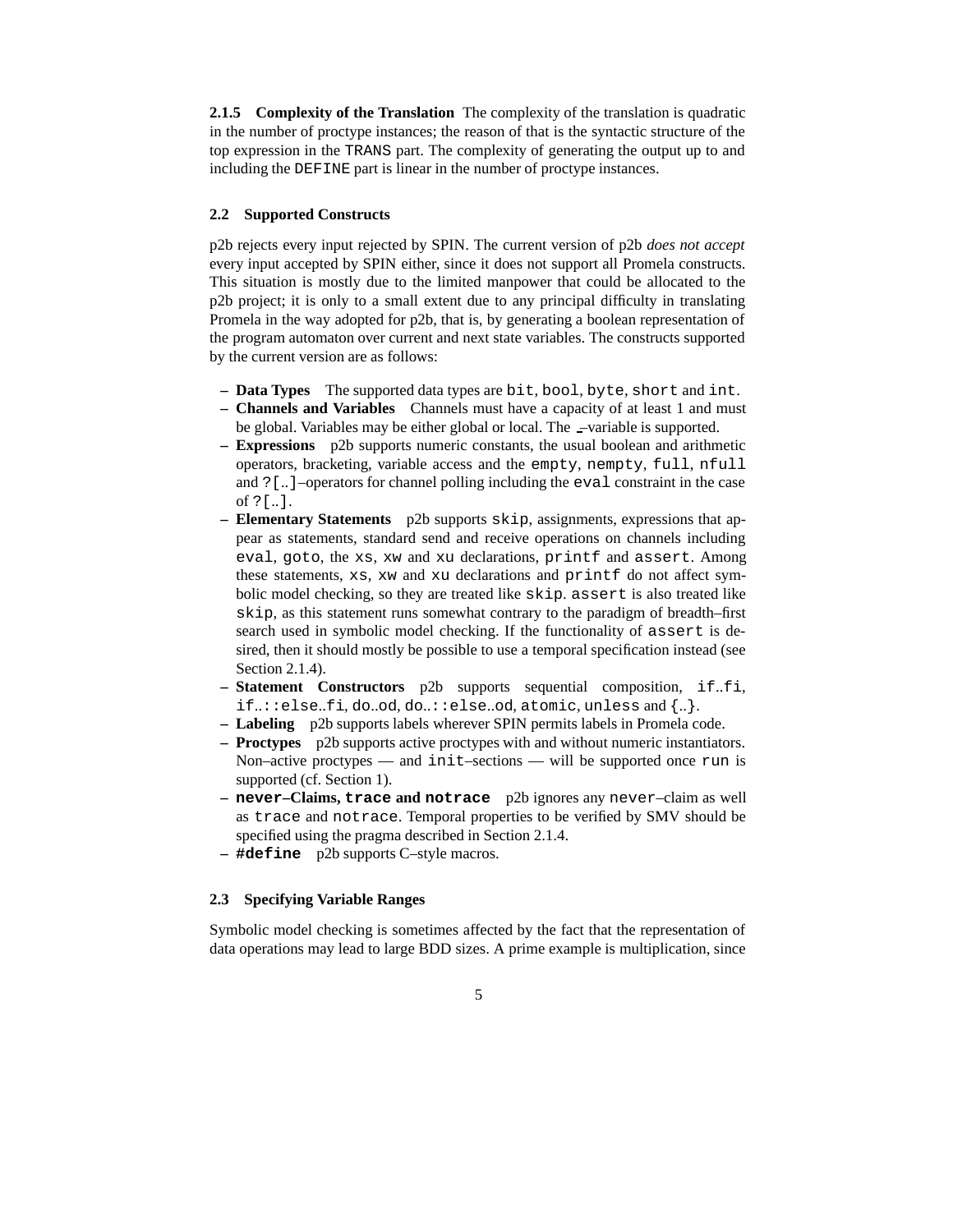in its case every BDD representation must be exponential in the width of the data path. For this reason, symbolic model checking may be greatly helped if it is known to what extent the data variables of the program are utilized. p2b allows the user to supply such information by means of pragmas that are ignored by SPIN. Such a construct has the form

/\*p2b:  $\ll$  smallest possible value  $\gg$ ..  $\ll$  highest possible value  $\gg$  \*/

and may occur behind the types byte, short and int. Its effect is that p2b generates syntax that instructs SMV to allocate just enough BDD variables to accommodate the specified range.

## **3 Benchmark Examples**

We have studied several examples with p2b. In each case we have verified a Promela program or a class of such programs with SPIN and — after translation — with SMV. This section reports on our results with regard to two scalable examples, the dining philosophers problem and a mutual exclusion protocol over asynchronous channels. We used SPIN V. 3.4.3 and Cadence Berkeley SMV V. 08-08-00p3 on an 800 MHz Pentium III processor under Linux with 700 MB of available RAM.

#### **3.1 The Dining Philosophers Problem**

The model of the dining philosophers problem represents philosophers as proctypes and chop sticks as channels of capacity one. As chop sticks can be considered passive items, we contend that this kind of model is natural. Due to the ring topology of the problem, every channel is then shared by two proctypes, which both read from and sent to the channel. Figure 1 shows measurements obtained from a solution without deadlock; the deadlock–preventing component is a dictionary, which is also represented as a channel of capacity one. All proctypes initially try to read from that channel or from a channel representing a chop stick. Only one proctype can succeed in reading from the channel representing the dictionary and it will write back to this channel before trying to read from any other one. Furthermore, the initial read from a channel representing a chop stick is guarded by the condition that the channel representing the dictionary be empty.

The result of this experiment was that SMV was significantly faster than SPIN from seven philosophers onwards. Moreover, SPIN ran out of memory from ten philosophers onwards even when compression was turned on. This situation was probably due to the combination of two facts: first, the on–the–fly strategy could not bear fruit since the property to be verified always held; second, the exclusive send and the exclusive read condition with regard to channels are violated in all cases, so partial order reduction was less effective than usual.

#### **3.2 A Mutual Exclusion Protocol over Asynchronous Channels**

We have observed converse tendencies in the case of a mutual exclusion protocol over asynchronous channels (Figure 2). That protocol consists of  $n$  processes that communicate with an arbiter via channels  $a_i$ ,  $b_i$  and  $c$ ,  $1 \le i \le n$ , where each channel is of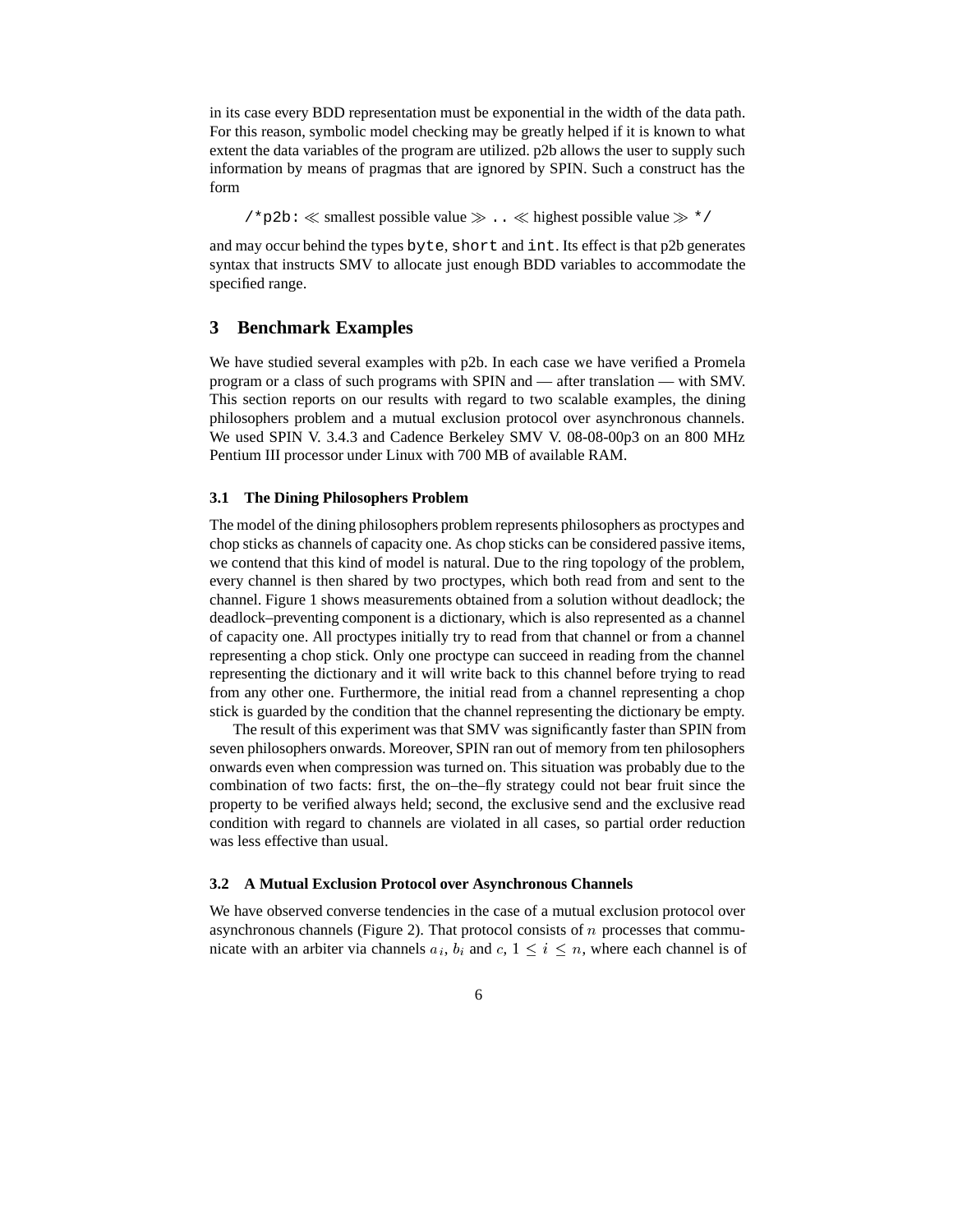

**Fig. 1.** Execution time measurements from verifying a deadlock–free solution to the dining philosophers problem. SMV was used via its graphical interface and the following options were set: Use heuristic variable ordering, Use modified search order, Restrict model checking to reachable states, Turn off transition relation clustering, Turn off conjunctively partitioned relations, Turn off partitioned relations. The other options of the graphical interface were not set.

capacity one. A process  $P_i$  sends its request for entering a critical section to the arbiter via  $a_i$ ; the arbiters elects one such process, say  $P_j$ , and sends it a grant for entering the critical section via  $b_j$ . That process sends a notification via c to the arbiter once it has left the critical section.

<sup>0</sup> execution <sup>15</sup> time in seconds SPIN <sup>+</sup> SMV <sup>2</sup> number of processes <sup>10</sup> <sup>+</sup> <sup>+</sup> <sup>+</sup> <sup>+</sup> <sup>+</sup> <sup>+</sup> <sup>+</sup> <sup>+</sup> <sup>+</sup>

**Fig. 2.** Execution time measurements from verifying a mutual exclusion protocol over asynchronous channels.

As shown by the figure, SPIN's execution time remained virtually constant over the scaling range considered in the experiment. SMV's execution time, by contrast, was significantly higher for ten processes and showed a clear tendency to staying so for larger numbers of processes. This situation was probably due to the fact that nearly all communication relationships in the model satisfy the exclusive send or the exclusive read condition, meaning that partial order reduction could be effective.